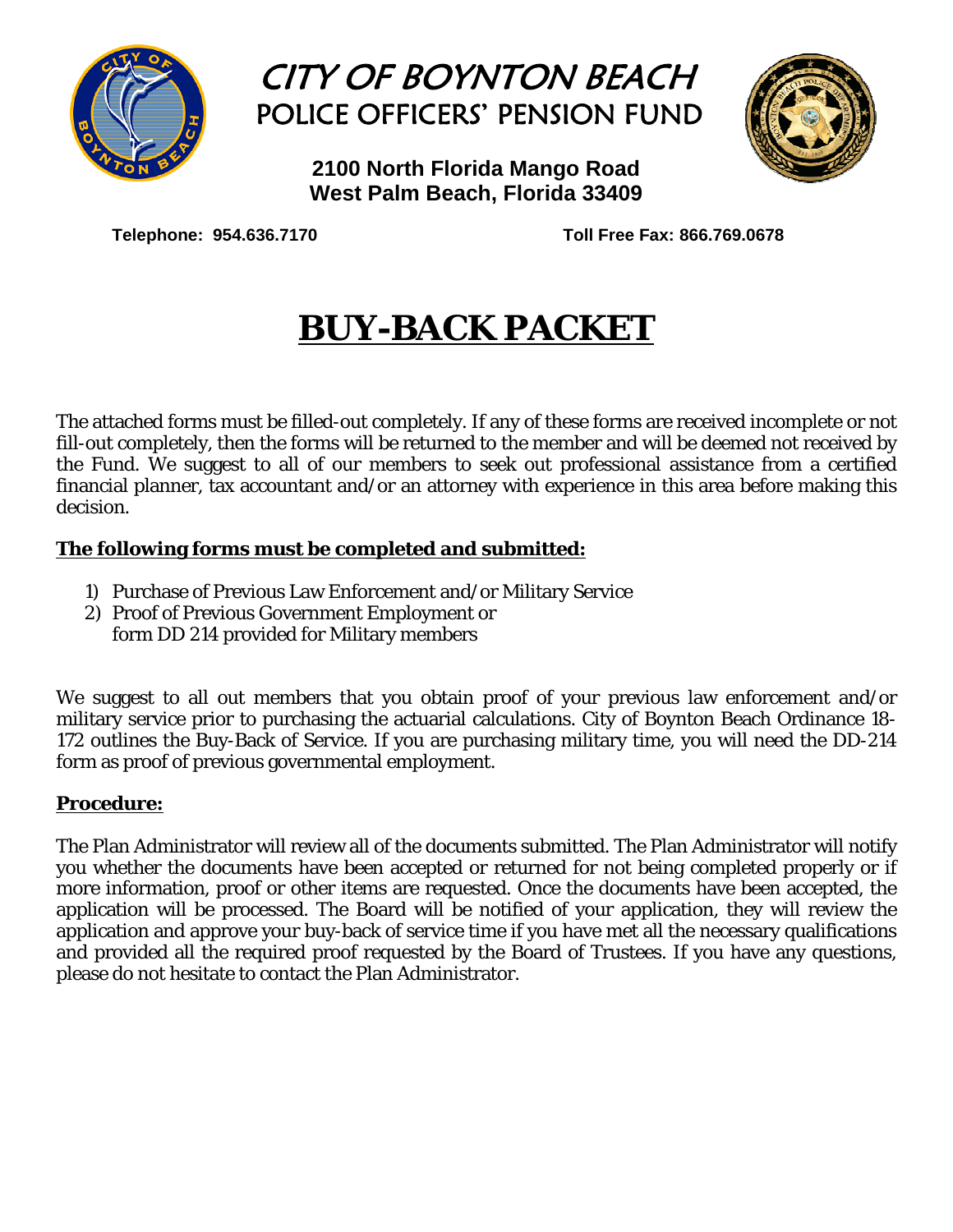

# CITY OF BOYNTON BEACH POLICE OFFICERS' PENSION FUND

**2100 North Florida Mango Road West Palm Beach, Florida 33409** 

**Telephone: 954.636.7170 Toll Free Fax: 866.769.0678** 

# **PURCHASE OF PREVIOUS LAW ENFORCEMENT AND/OR MILITARY SERVICE**

| Name:                                                               |                                                                                                                |                                                             |                                                                                                                                                                                                                                                                                                                                                             |
|---------------------------------------------------------------------|----------------------------------------------------------------------------------------------------------------|-------------------------------------------------------------|-------------------------------------------------------------------------------------------------------------------------------------------------------------------------------------------------------------------------------------------------------------------------------------------------------------------------------------------------------------|
| <b>Street Address:</b>                                              |                                                                                                                |                                                             |                                                                                                                                                                                                                                                                                                                                                             |
| City:                                                               |                                                                                                                |                                                             |                                                                                                                                                                                                                                                                                                                                                             |
| State / Zip:                                                        |                                                                                                                |                                                             |                                                                                                                                                                                                                                                                                                                                                             |
| <b>Social Security Number:</b>                                      |                                                                                                                | <u> 1989 - Johann Stoff, amerikansk politiker (* 1908)</u>  |                                                                                                                                                                                                                                                                                                                                                             |
| Date of Birth:                                                      |                                                                                                                |                                                             |                                                                                                                                                                                                                                                                                                                                                             |
| Date of Employment by<br><b>Boynton Beach Police Dept.:</b>         |                                                                                                                |                                                             |                                                                                                                                                                                                                                                                                                                                                             |
| <b>Cell Phone:</b>                                                  |                                                                                                                |                                                             |                                                                                                                                                                                                                                                                                                                                                             |
| <b>Personal E-Mail Address:</b>                                     |                                                                                                                |                                                             |                                                                                                                                                                                                                                                                                                                                                             |
| I Wish to Purchase:<br>(Check Applicable Service)                   |                                                                                                                | <b>Law Enforcement Service</b><br><b>Military Service</b>   |                                                                                                                                                                                                                                                                                                                                                             |
| Name of Law Enforcement Agency:                                     |                                                                                                                |                                                             |                                                                                                                                                                                                                                                                                                                                                             |
| <b>Date Ranges of Employment:</b>                                   | From: The Commission of the Commission of the Commission of the Commission of the Commission of the Commission |                                                             | $To: \begin{tabular}{ c c c c } \hline \rule{0.3cm}{.01cm} \rule{0.3cm}{.01cm} \rule{0.3cm}{.01cm} \rule{0.3cm}{.01cm} \rule{0.3cm}{.01cm} \rule{0.3cm}{.01cm} \rule{0.3cm}{.01cm} \rule{0.3cm}{.01cm} \rule{0.3cm}{.01cm} \rule{0.3cm}{.01cm} \rule{0.3cm}{.01cm} \rule{0.3cm}{.01cm} \rule{0.3cm}{.01cm} \rule{0.3cm}{.01cm} \rule{0.3cm}{.01cm} \rule{0$ |
| Name of Military Branch:                                            |                                                                                                                | <u> 1989 - Johann Stoff, amerikansk politiker (d. 1989)</u> |                                                                                                                                                                                                                                                                                                                                                             |
| <b>Date Ranges of Service:</b>                                      | From:                                                                                                          |                                                             |                                                                                                                                                                                                                                                                                                                                                             |
| <b>Number of Years and Months</b><br><b>Requesting to Purchase:</b> |                                                                                                                | Months<br><b>Years</b>                                      |                                                                                                                                                                                                                                                                                                                                                             |

The applicant acknowledges that the cost(s) to purchase prior credited service is to be the total actuarial cost of such service and that the cost of this purchase of prior credited service shall be the full responsibility of the applicant so that there will be no increase in cost to the City of Boynton Beach Police Officers' Pension Fund. The applicant acknowledges that he or she must comply with reasonable requests to the applicant in this process. It is the applicant's responsibility to provide proof of prior law enforcement service or military service. The applicant acknowledges that the Board of Trustees for the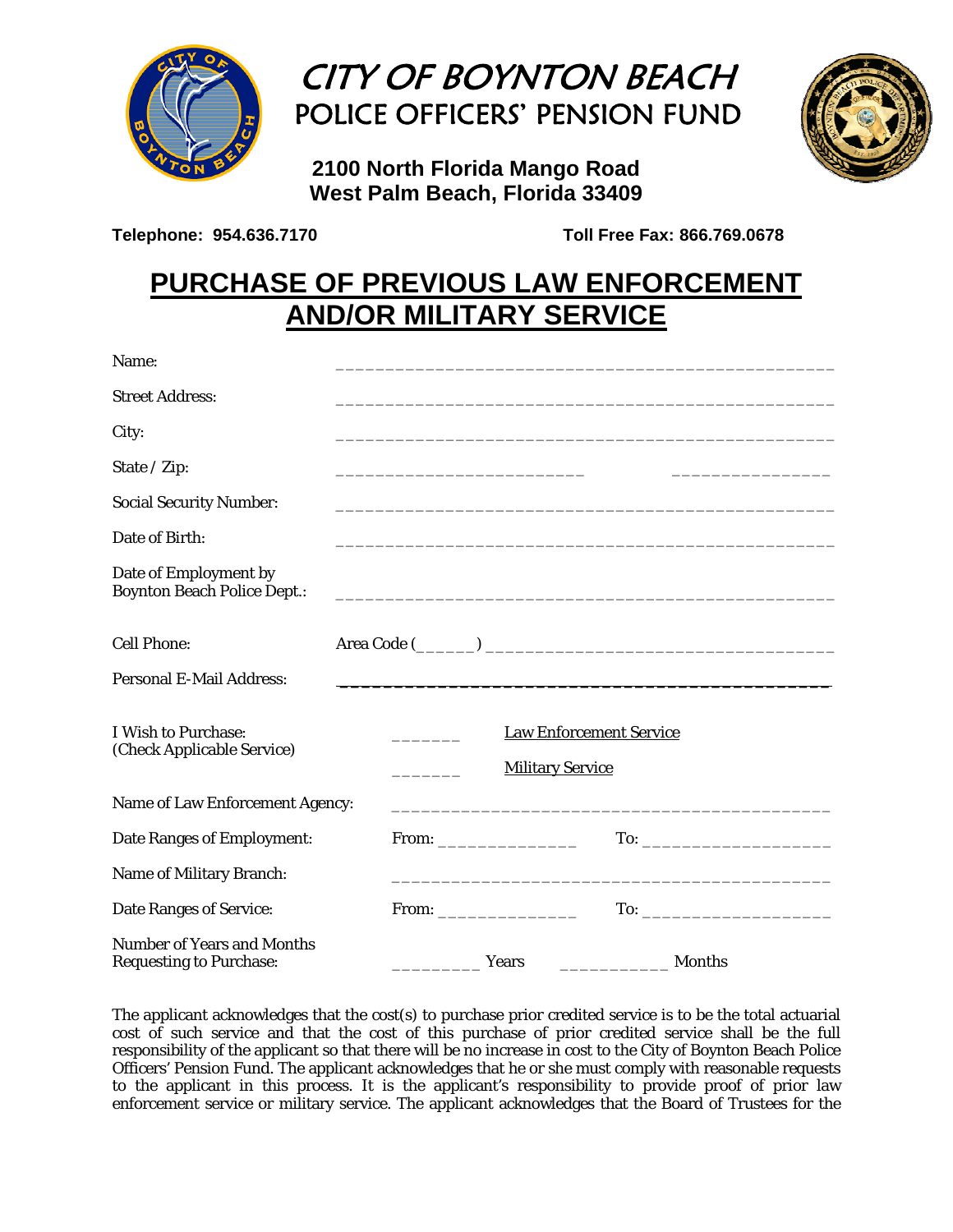### **Purchase of Previous Law Enforcement And /Or Military Service – Page** 2

City of Boynton Beach Police Officers' Pension Fund is empowered to purge the pension rolls of any active or retired member who was granted erroneously, fraudulently, or illegally obtained previous pension service credit. The applicant acknowledges that their pension benefits may be forfeited under state law for knowingly submitting false, misleading information, lying or misrepresenting the information to obtain a pension benefit or otherwise conceal material information to the Pension Board.

Further, the applicant acknowledges and understands that such purchase of credited service shall only take effect upon full payment of total actuarial costs and actual vesting in the pension fund. It is acknowledged and understood that in the event that the applicant terminates employment prior to vesting and receives a refund of employee contributions, the amount paid for such prior credited service without interest shall also be refunded.

By signing this document, I acknowledge the following statements:

- 1. I am NOT receiving pension benefits nor am I ELIGIBLE to receive pension benefits from another retirement plan based on the previous service that I am requesting to purchase; except for a benefit from the federal military retirement system;
- 2. I do not have any knowledge of anyone involved providing false or misleading information to the Board of Trustees or their designee(s) regarding the prior governmental service;
- 3. I will pay the cost for the entire actuarial calculations to determine the cost for the purchase of the previous service so that no cost is incurred by the Fund;
- 4. The previous service shall not be credited until payment for this service has been paid in full. I understand that the purchase must be completed within a five-year period or when I terminate employment with the City of Boynton Beach Police Department.
- 5. I acknowledge that I have access to the City of Boynton Beach Police Officer's Pension Fund Ordinances via the pension web site, by the Police Department and by the internet.
- 6. I understand that it is the applicant's responsibility to provide proof of prior service form provided by the City of Boynton Beach Police Officers' Pension Fund along with any additional proof that may be required if requested by the Board of Trustees or their designee(s).

The applicant requests approval to purchase prior credited service.

| Signature of Member:    | Date: |
|-------------------------|-------|
| <b>STATE OF FLORIDA</b> |       |
| County of               |       |

| The foregoing instrument was subscribed, sworn to, and acknowledged before me this | day of |
|------------------------------------------------------------------------------------|--------|
|                                                                                    | who is |
| personally known to me or has produced                                             |        |

\_\_\_\_\_\_\_\_\_\_\_\_\_\_\_\_\_\_\_\_\_\_\_\_\_\_\_\_\_\_\_\_\_\_\_\_\_\_\_\_\_\_\_\_\_\_\_\_\_\_\_\_\_\_\_ as identification and

did/did not take an oath.

| (Seal) | Notary Public Signature:<br>Print Name of Notary: ___________ |
|--------|---------------------------------------------------------------|
|        | My Commission Expires:<br>Commission $#$ :                    |
|        |                                                               |

#### **OFFICIAL USE ONLY**

This application was approved by the Board of Pension Trustees at their meeting on \_\_\_\_\_\_\_day of \_\_\_\_\_\_\_, 20\_\_\_, to purchase the prior governmental service.

> \_\_\_\_\_\_\_\_\_\_\_\_\_\_\_\_\_\_\_\_\_\_\_\_\_\_\_\_\_\_\_\_\_\_\_\_\_\_ Pension Administrator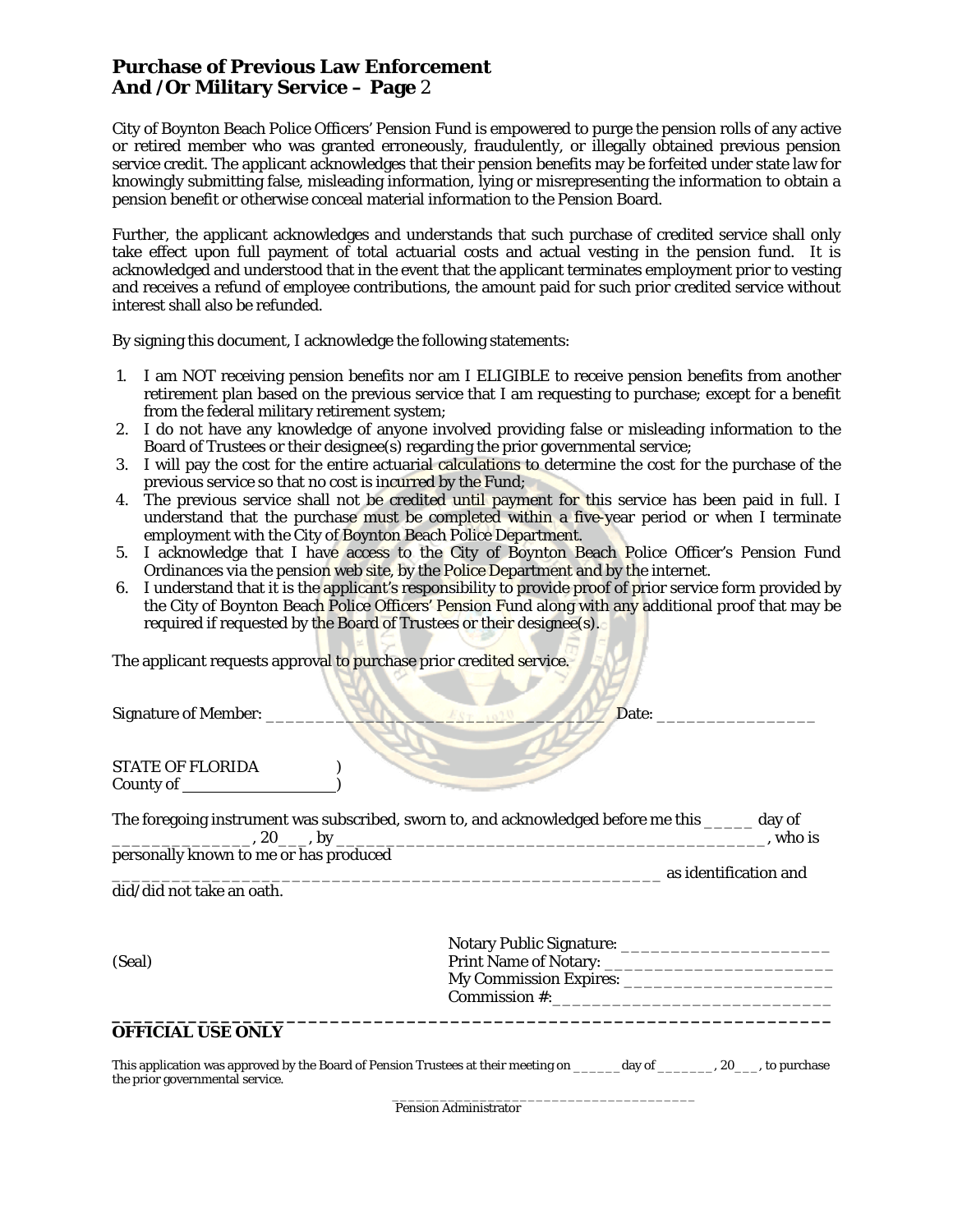

| CITY OF BOYNTON BEACH          |
|--------------------------------|
| POLICE OFFICERS' PENSION FUND  |
| 2100 North Florida Mango Road  |
| West Palm Beach, Florida 33409 |



**Telephone: 954.636.7170 Toll Free Fax: 866.769.0678** 

### **PROOF OF PREVIOUS GOVERNMENT EMPLOYMENT**

For the purpose of purchasing previous government service as outlined in the City of Boynton Beach Ordinance 18-172, proof of previous government employment is requested for the employee below:

| Employee's Name:                                                                                                    |     |              |      |
|---------------------------------------------------------------------------------------------------------------------|-----|--------------|------|
| Social Security Number:                                                                                             |     |              |      |
| Date of Birth:                                                                                                      |     |              |      |
| Full Name of Law Enforcement Agency or Branch of<br>Military in which time were served:                             |     |              |      |
| Address of Law Enforcement Agency or Branch of<br>Military:                                                         |     |              |      |
|                                                                                                                     |     |              |      |
| Hired Date with that Agency/Military Branch:                                                                        |     |              |      |
| Termination Date with that Agency/Military Branch:                                                                  |     |              |      |
| Served as a:<br>Full-Time Police Officer:                                                                           |     | Years Months | Days |
| <b>Active Service Military Position:</b>                                                                            |     | Years Months | Days |
| Is this individual receiving a pension benefit from your<br>Agency and/or /Military Branch?                         | Yes | No           |      |
| Is this individual eligible to receive a pension benefit from<br>your Agency/Military Branch for the above service? | Yes | No           |      |

My signature below certified the above information is true and correct. My signature below further certifies that I am a duty authorized representative of the governmental agency/military branch above and that I may complete and certify the information contained on this form on behalf of that government agency/military branch:

Name of Law Enforcement Agency/ Branch of Military:

| Please return completed form to: | City of Boynton Beach Police Officers' Pension Plan<br>2100 North Florida Mango Road, West Palm Beach, Florida 33409 |
|----------------------------------|----------------------------------------------------------------------------------------------------------------------|
| Name (Print)                     | Title                                                                                                                |
| <b>Authorized Signature</b>      | Date                                                                                                                 |
| E-Mail Address:                  |                                                                                                                      |
| Telephone Number:                |                                                                                                                      |
|                                  |                                                                                                                      |
| Address:                         |                                                                                                                      |
| <b>DIAINIUI UI IVIIIIIAI Y.</b>  |                                                                                                                      |